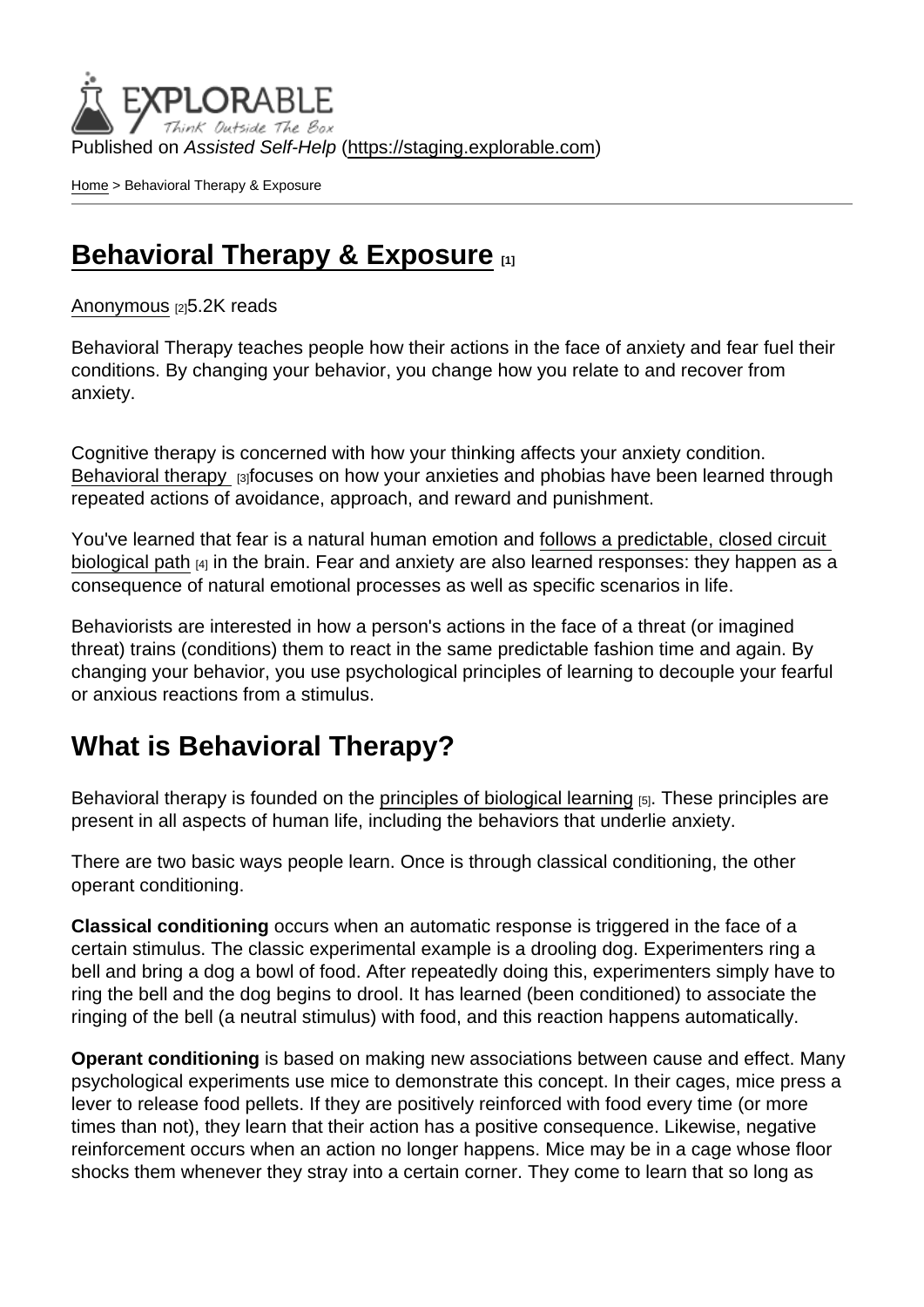they stay away from that corner, they will not be shocked—the consequence is taken away from the scenario.

Anxiety disorders function using both of these principles. For instance, a person who experiences a [panic attack](https://explorable.com/panic-disorder)  $_{[6]}$  for the first time may associate the particular place they had it with the attacks themselves. They need only revisit or imagine the place to feel a wave of panic (classical conditioning).

Later on, the same person may feel that bringing a lucky rabbit's foot around with them staves off panic. They've been rewarded (positively reinforced) with a lack of panic whenever they have the rabbit's foot with them—unaware that they don't panic because they are systematically avoiding experiences where they think they will happen. The foot has nothing to do with it!

# Extinction & Learned Helplessness

Phobias, anxieties, and fear responses are acquired via these two learning methods. Sometimes, more unseemly aspects of learning compound to keep an anxious person stuck in trained (conditioned) loops of fear.

For instance, [learned helplessness](http://psychology.about.com/od/lindex/f/earned-helplessness.htm)  $\overline{17}$  is the state of believing that no behavior you perform can stave off a negative consequence or bring about a positive one. One famous experiment demonstrated this with dogs and electric shocks. Three groups of dogs were kept in harnesses—one group experienced no shocks, one group could stop the shocks by pressing a lever, and the last group could do nothing to stop the shocks. The first two groups eventually persisted and learned how to avoid the shocks; the third group eventually stopped trying to help their situation.

This example illustrates that when events happen to us that seem out of our control, we are more inclined to believe and behave in ways that exacerbate the problem . We learn to rely on the notion that nothing we can do can help us. A person with [social anxiety](https://explorable.com/social-anxiety-disorders)  $_{[8]}$ , for instance, may become so debilitated by her previous experiences with social phobia that she eventually comes to expect that recovery is out of her direct control, and so stops even attempting to help herself.

Behavioral therapy helps anxious people come to terms with how learning operates and how their own behavior may be inadvertently impeding their recovery. The goal of behavioral therapy is to help clients "relearn" and make new associations between stimuli and their environments (operant conditioning) and eventually let classically conditioned responses fade away in lieu of consequences—a process called [extinction](http://psychcentral.com/encyclopedia/2009/extinction/) [9].

# Exposure Programs & Systematic Desensitization

To facilitate new learning and the extinction of old fear/anxiety responses, behavioral therapists work with clients to create exposure programs. In a safe and supportive setting, a person comes to ["expose" themselves to a feared situation](http://www.helpguide.org/articles/anxiety/therapy-for-anxiety-disorders.htm#exposure) [10]. This can be done systematically in small increments (systematic desensitization), all at once [\(flooding](http://www.simplypsychology.org/behavioral-therapy.html) [11]), and inside or outside of the therapist's office. Panic Disorder, Social Anxiety Disorder, and [phobic responses](https://explorable.com/phobias-test-anxiety) [12] are three states of anxiety which respond very well to the process of